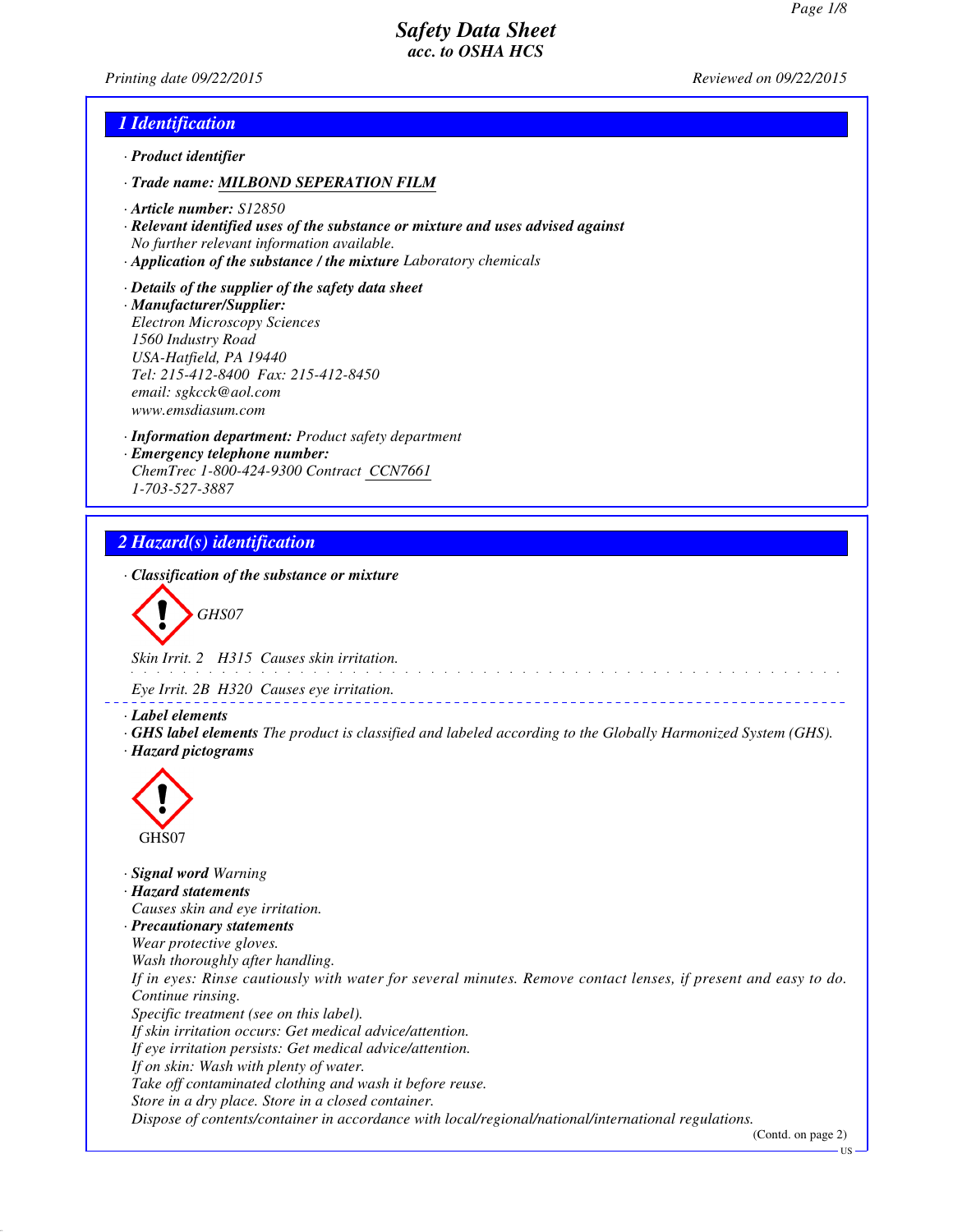*Printing date 09/22/2015 Reviewed on 09/22/2015*

#### *Trade name: MILBOND SEPERATION FILM*

*Fire = 0*

(Contd. of page 1)

*· Classification system: · NFPA ratings (scale 0 - 4)*

$$
Health = 1
$$
  
 
$$
Fieldth = 1
$$
  
 
$$
Fire = 0
$$
  
 
$$
Reactivity = 0
$$

*· HMIS-ratings (scale 0 - 4)*

**HEALTH**  FIRE **REACTIVITY** 0  $\mathbf{1}$  *Health* = 1 0 *Fire = 0 Reactivity = 0*

- *· Other hazards*
- *· Results of PBT and vPvB assessment*
- *· PBT: Not applicable.*
- *· vPvB: Not applicable.*

### *3 Composition/information on ingredients*

- *· Chemical characterization: Mixtures*
- *· Description: Mixture of the substances listed below with nonhazardous additions.*
- *· Dangerous components: Void*

#### *4 First-aid measures*

*· Description of first aid measures*

- *· After inhalation: Supply fresh air; consult doctor in case of complaints.*
- *· After skin contact: Generally the product does not irritate the skin.*
- *· After eye contact:*

*Rinse opened eye for several minutes under running water. If symptoms persist, consult a doctor.*

- *· After swallowing: If symptoms persist consult doctor.*
- *· Information for doctor:*
- *· Most important symptoms and effects, both acute and delayed No further relevant information available.*
- *· Indication of any immediate medical attention and special treatment needed*

*No further relevant information available.*

# *5 Fire-fighting measures*

- *· Extinguishing media*
- *· Suitable extinguishing agents:*

*CO2, extinguishing powder or water spray. Fight larger fires with water spray or alcohol resistant foam. · Special hazards arising from the substance or mixture No further relevant information available.*

- *· Advice for firefighters*
- *· Protective equipment: No special measures required.*

### *6 Accidental release measures*

*· Personal precautions, protective equipment and emergency procedures Not required.*

*· Environmental precautions: Dilute with plenty of water.*

(Contd. on page 3)

 $\overline{H}S$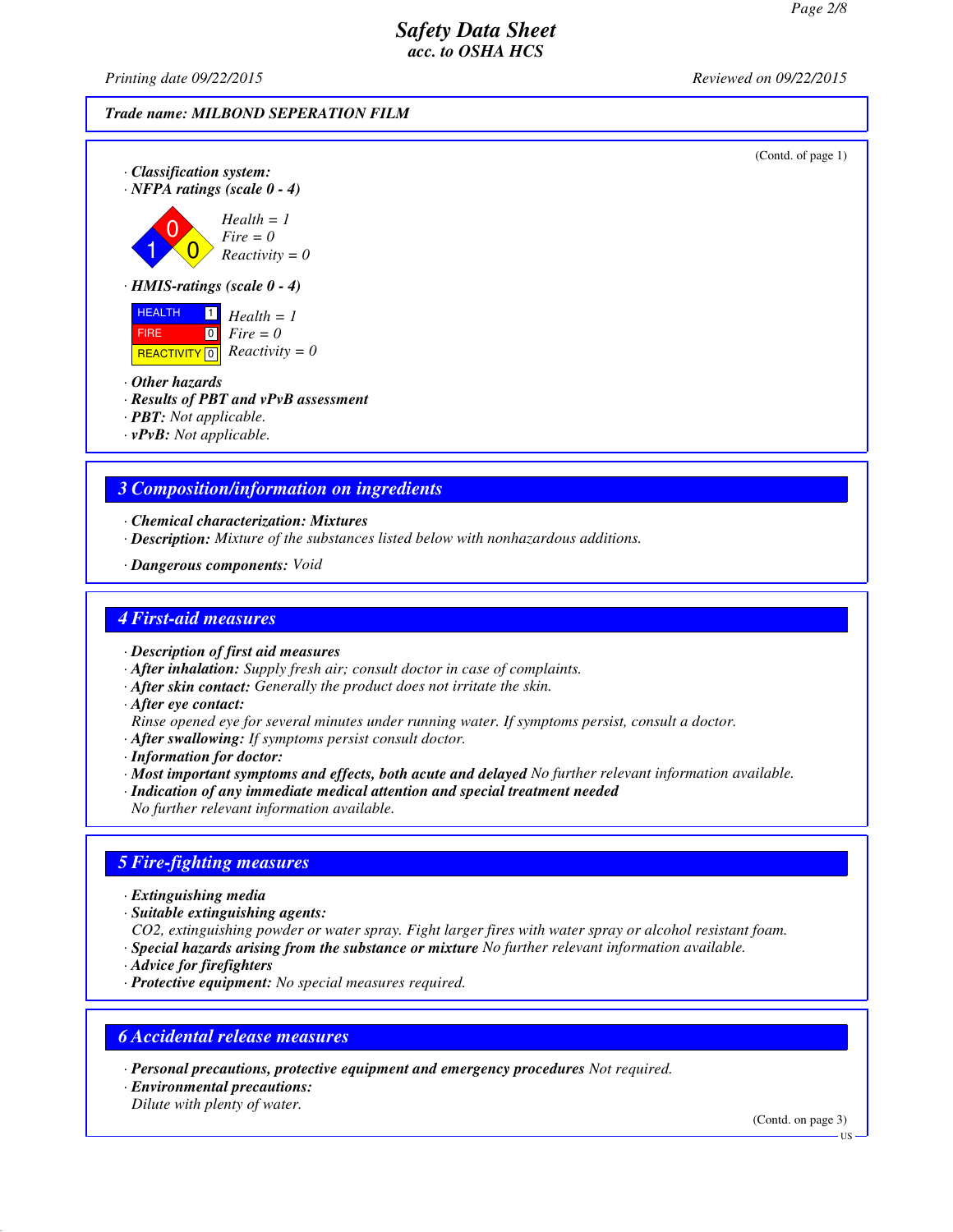*Printing date 09/22/2015 Reviewed on 09/22/2015*

#### *Trade name: MILBOND SEPERATION FILM*

(Contd. of page 2)

*Do not allow to enter sewers/ surface or ground water.*

- *· Methods and material for containment and cleaning up: Absorb with liquid-binding material (sand, diatomite, acid binders, universal binders, sawdust). Ensure adequate ventilation.*
- *· Reference to other sections See Section 7 for information on safe handling. See Section 8 for information on personal protection equipment. See Section 13 for disposal information.*

# *7 Handling and storage*

*· Handling:*

- *· Precautions for safe handling*
- *Ensure good ventilation/exhaustion at the workplace. Prevent formation of aerosols.*
- *· Information about protection against explosions and fires: No special measures required.*
- *· Conditions for safe storage, including any incompatibilities*

*· Storage:*

- *· Requirements to be met by storerooms and receptacles: No special requirements.*
- *· Information about storage in one common storage facility: Not required.*
- *· Further information about storage conditions: Keep receptacle tightly sealed.*
- *· Specific end use(s) No further relevant information available.*

#### *8 Exposure controls/personal protection*

*· Additional information about design of technical systems: No further data; see item 7.*

- *· Control parameters*
- *· Components with limit values that require monitoring at the workplace:*

*The product does not contain any relevant quantities of materials with critical values that have to be monitored at the workplace.*

- *· Additional information: The lists that were valid during the creation were used as basis.*
- *· Exposure controls*
- *· Personal protective equipment:*
- *· General protective and hygienic measures:*
- *Keep away from foodstuffs, beverages and feed.*
- *Immediately remove all soiled and contaminated clothing.*
- *Wash hands before breaks and at the end of work.*

*Avoid contact with the eyes.*

*Avoid contact with the eyes and skin.*

*· Breathing equipment:*

*In case of brief exposure or low pollution use respiratory filter device. In case of intensive or longer exposure use respiratory protective device that is independent of circulating air.*

*· Protection of hands:*

*The glove material has to be impermeable and resistant to the product/ the substance/ the preparation. Due to missing tests no recommendation to the glove material can be given for the product/ the preparation/ the chemical mixture.*

*Selection of the glove material on consideration of the penetration times, rates of diffusion and the degradation · Material of gloves*

*The selection of the suitable gloves does not only depend on the material, but also on further marks of quality and varies from manufacturer to manufacturer. As the product is a preparation of several substances, the resistance of the glove material can not be calculated in advance and has therefore to be checked prior to the application.*

(Contd. on page 4)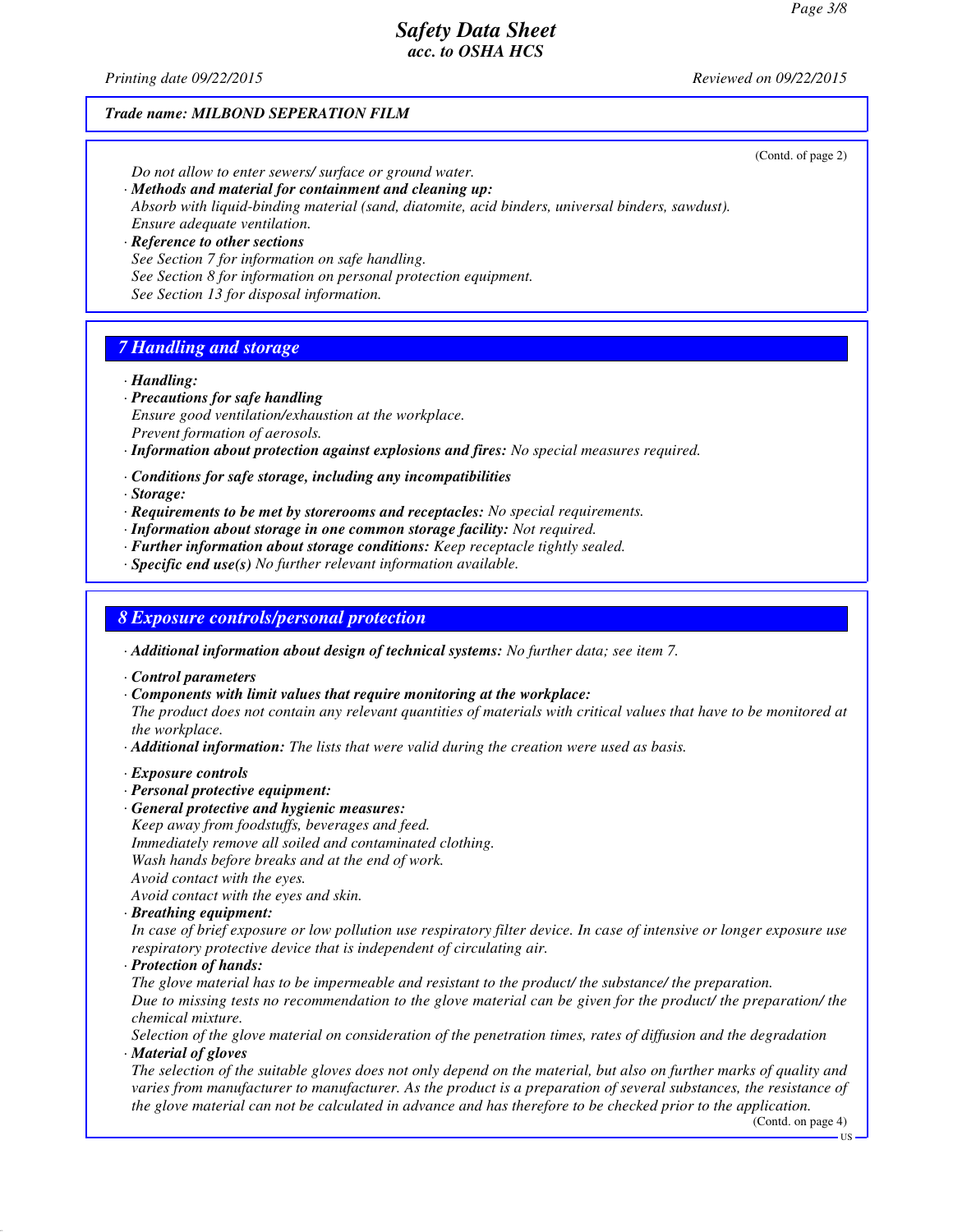*Printing date 09/22/2015 Reviewed on 09/22/2015*

(Contd. of page 3)

US

### *Trade name: MILBOND SEPERATION FILM*

### *· Penetration time of glove material*

*The exact break through time has to be found out by the manufacturer of the protective gloves and has to be observed.*

*· Eye protection:*



*Tightly sealed goggles*

| · Information on basic physical and chemical properties    |                                               |  |
|------------------------------------------------------------|-----------------------------------------------|--|
| <b>General Information</b>                                 |                                               |  |
| $\cdot$ Appearance:<br>Form:                               |                                               |  |
| Color:                                                     | Liquid<br>Pink                                |  |
| $\cdot$ Odor:                                              | Characteristic                                |  |
| · Odour threshold:                                         | Not determined.                               |  |
| $\cdot$ pH-value:                                          | Not determined.                               |  |
| Change in condition                                        |                                               |  |
| <b>Melting point/Melting range:</b>                        | Undetermined.                                 |  |
| <b>Boiling point/Boiling range:</b>                        | 100 °C (212 °F)                               |  |
| · Flash point:                                             | Not applicable.                               |  |
| · Flammability (solid, gaseous):                           | Not flammable.                                |  |
| · Ignition temperature:                                    |                                               |  |
| <b>Decomposition temperature:</b>                          | Not determined.                               |  |
| $\cdot$ Auto igniting:                                     | Product is not selfigniting.                  |  |
| · Danger of explosion:                                     | Product does not present an explosion hazard. |  |
| · Explosion limits:                                        |                                               |  |
| Lower:                                                     | Not determined.                               |  |
| <b>Upper:</b>                                              | Not determined.                               |  |
| $\cdot$ Vapor pressure at 20 °C (68 °F):                   | $23$ hPa (17 mm Hg)                           |  |
| $\cdot$ Density:                                           | Not determined.                               |  |
| · Relative density                                         | Not determined.                               |  |
| · Vapour density                                           | Not determined.                               |  |
| $\cdot$ Evaporation rate                                   | Not determined.                               |  |
| · Solubility in / Miscibility with                         |                                               |  |
| Water:                                                     | Fully miscible.                               |  |
| · Partition coefficient (n-octanol/water): Not determined. |                                               |  |
| · Viscosity:                                               |                                               |  |
| Dynamic:                                                   | Not determined.                               |  |
| Kinematic:                                                 | Not determined.                               |  |
| · Solvent content:                                         |                                               |  |
| <b>Organic solvents:</b>                                   | $0.0\%$                                       |  |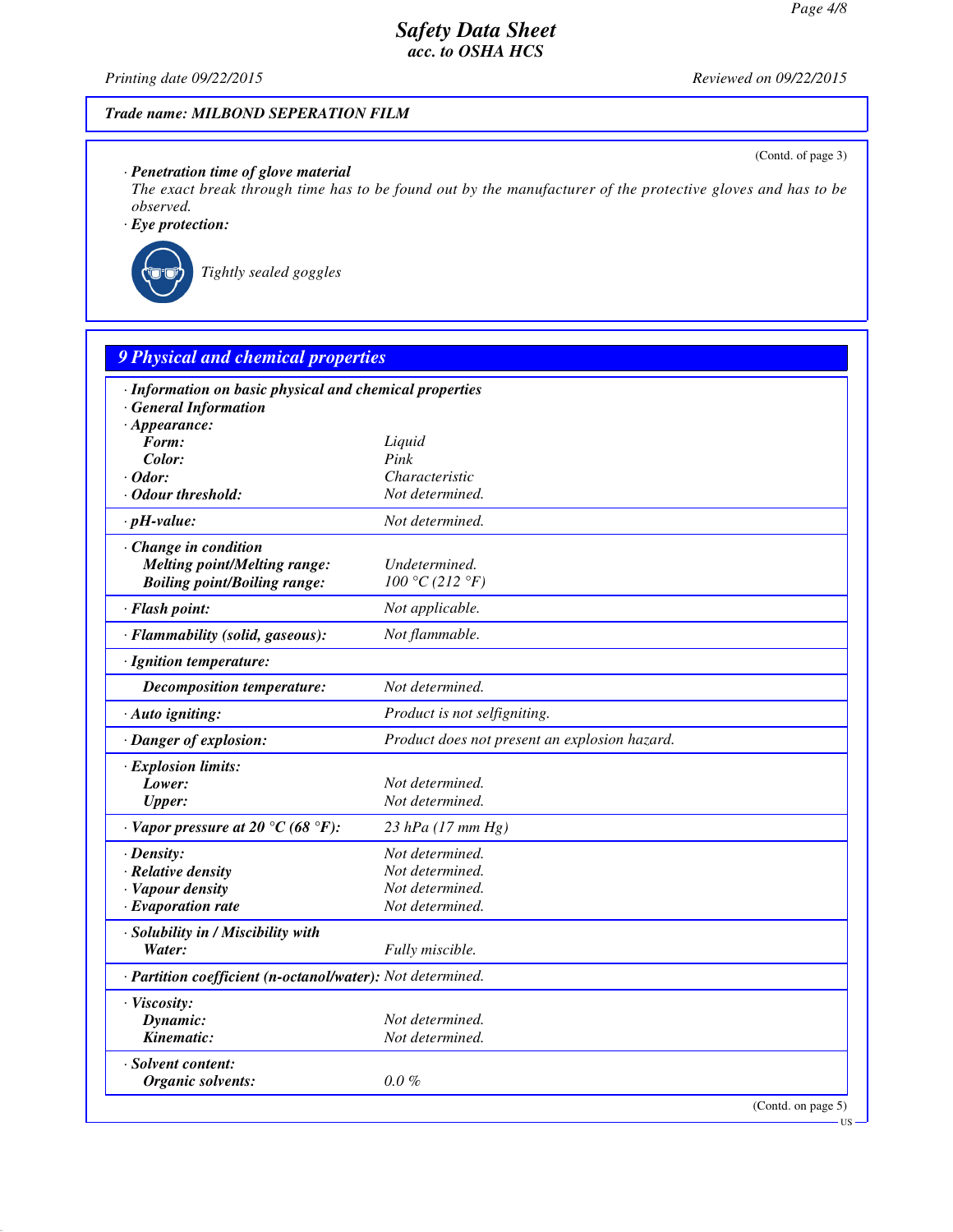*Printing date 09/22/2015 Reviewed on 09/22/2015*

#### *Trade name: MILBOND SEPERATION FILM*

| Water:                                              | 94.8%                                                 |  |
|-----------------------------------------------------|-------------------------------------------------------|--|
| <i>Solids content:</i><br>$\cdot$ Other information | $0.9\%$<br>No further relevant information available. |  |

## *10 Stability and reactivity*

*· Reactivity*

*· Chemical stability*

*· Thermal decomposition / conditions to be avoided: No decomposition if used according to specifications.*

- *· Possibility of hazardous reactions No dangerous reactions known.*
- *· Conditions to avoid No further relevant information available.*
- *· Incompatible materials: No further relevant information available.*
- *· Hazardous decomposition products: No dangerous decomposition products known.*

### *11 Toxicological information*

*· Information on toxicological effects*

*· Acute toxicity:*

*· Primary irritant effect:*

- *· on the skin: No irritant effect.*
- *· on the eye: Irritating effect.*
- *· Sensitization: No sensitizing effects known.*
- *· Additional toxicological information:*

*The product shows the following dangers according to internally approved calculation methods for preparations: Irritant*

*· Carcinogenic categories*

*· IARC (International Agency for Research on Cancer)*

*9002-89-5 POLYVINYL ALCOHOL 3* 

*· NTP (National Toxicology Program)*

*None of the ingredients is listed.*

*· OSHA-Ca (Occupational Safety Health Administration)*

*None of the ingredients is listed.*

### *12 Ecological information*

*· Toxicity*

- *· Aquatic toxicity: No further relevant information available.*
- *· Persistence and degradability No further relevant information available.*
- *· Behavior in environmental systems:*
- *· Bioaccumulative potential No further relevant information available.*
- *· Mobility in soil No further relevant information available.*
- *· Additional ecological information:*

*· General notes:*

*Water hazard class 1 (Self-assessment): slightly hazardous for water*

*Do not allow undiluted product or large quantities of it to reach ground water, water course or sewage system.*

- *· Results of PBT and vPvB assessment*
- *· PBT: Not applicable.*
- *· vPvB: Not applicable.*

(Contd. on page 6)

US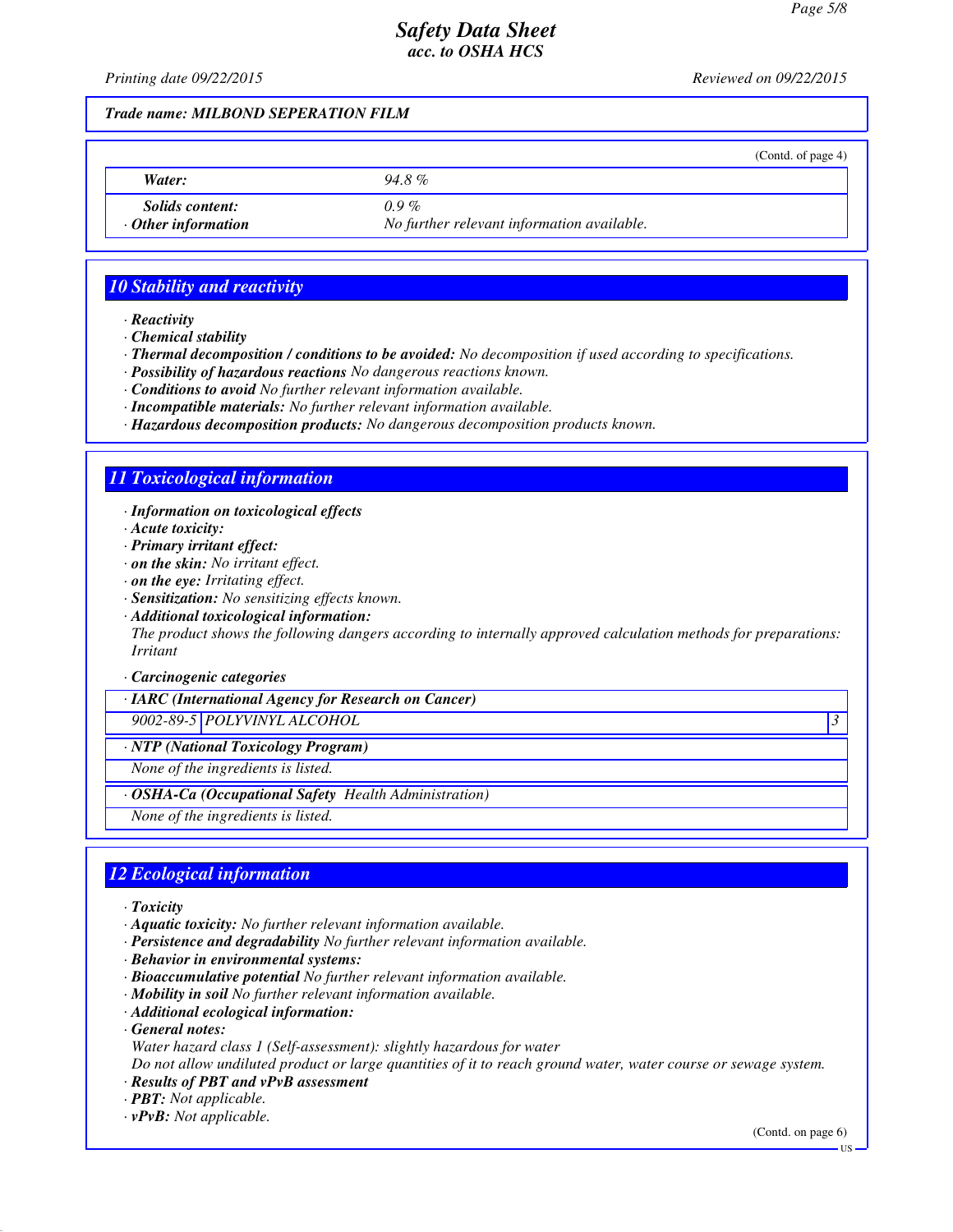*Printing date 09/22/2015 Reviewed on 09/22/2015*

(Contd. of page 5)

*Trade name: MILBOND SEPERATION FILM*

*· Other adverse effects No further relevant information available.*

#### *13 Disposal considerations*

*· Waste treatment methods*

*· Recommendation:*

*Must not be disposed of together with household garbage. Do not allow product to reach sewage system.*

*· Uncleaned packagings:*

*· Recommendation: Disposal must be made according to official regulations.*

*· Recommended cleansing agent: Water, if necessary with cleansing agents.*

| <b>14 Transport information</b>                                                     |                 |  |
|-------------------------------------------------------------------------------------|-----------------|--|
| $\cdot$ UN-Number<br>· DOT, ADR, IMDG, IATA                                         | Void            |  |
| · UN proper shipping name<br>· DOT, ADR, IMDG, IATA                                 | Void            |  |
| · Transport hazard class(es)                                                        |                 |  |
| · DOT, ADR, IMDG, IATA<br>$\cdot Class$                                             | Void            |  |
| · Packing group<br>· DOT, ADR, IMDG, IATA                                           | Void            |  |
| · Environmental hazards:<br>$\cdot$ Marine pollutant:                               | N <sub>O</sub>  |  |
| $\cdot$ Special precautions for user                                                | Not applicable. |  |
| · Transport in bulk according to Annex II of<br><b>MARPOL73/78 and the IBC Code</b> | Not applicable. |  |
| · UN "Model Regulation":                                                            |                 |  |

#### *15 Regulatory information*

*· Safety, health and environmental regulations/legislation specific for the substance or mixture · Sara*

*· Section 355 (extremely hazardous substances):*

*None of the ingredients is listed.*

*· Section 313 (Specific toxic chemical listings):*

*None of the ingredients is listed.*

*· TSCA (Toxic Substances Control Act):*

*All ingredients are listed.*

*· Proposition 65*

*· Chemicals known to cause cancer:*

*None of the ingredients is listed.*

(Contd. on page 7)

US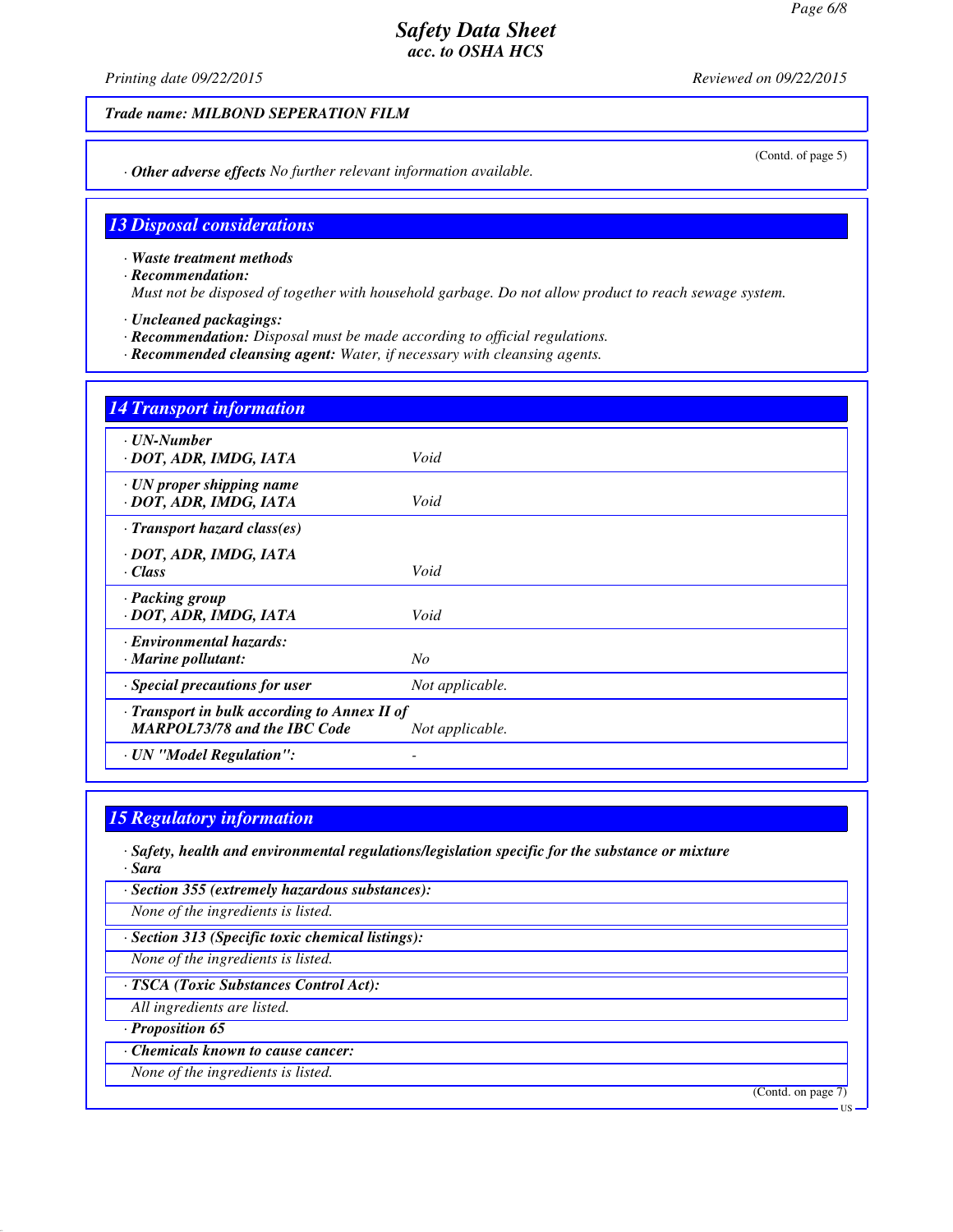*Printing date 09/22/2015 Reviewed on 09/22/2015*

*Trade name: MILBOND SEPERATION FILM*

(Contd. of page 6)

*· Chemicals known to cause reproductive toxicity for females:*

*None of the ingredients is listed.*

*· Chemicals known to cause reproductive toxicity for males:*

*None of the ingredients is listed.*

*· Chemicals known to cause developmental toxicity:*

*None of the ingredients is listed.*

*· Carcinogenic categories*

*· EPA (Environmental Protection Agency)*

*None of the ingredients is listed.*

*· TLV (Threshold Limit Value established by ACGIH)*

*None of the ingredients is listed.*

*· NIOSH-Ca (National Institute for Occupational Safety and Health)*

- *None of the ingredients is listed.*
- *· GHS label elements The product is classified and labeled according to the Globally Harmonized System (GHS). · Hazard pictograms*



*· Signal word Warning · Hazard statements Causes skin and eye irritation. · Precautionary statements Wear protective gloves. Wash thoroughly after handling. If in eyes: Rinse cautiously with water for several minutes. Remove contact lenses, if present and easy to do. Continue rinsing. Specific treatment (see on this label). If skin irritation occurs: Get medical advice/attention. If eye irritation persists: Get medical advice/attention. If on skin: Wash with plenty of water. Take off contaminated clothing and wash it before reuse. Store in a dry place. Store in a closed container. Dispose of contents/container in accordance with local/regional/national/international regulations. · Chemical safety assessment: A Chemical Safety Assessment has not been carried out.*

### *16 Other information*

*This information is based on our present knowledge. However, this shall not constitute a guarantee for any specific product features and shall not establish a legally valid contractual relationship.*

*· Date of preparation / last revision 09/22/2015 / - · Abbreviations and acronyms: ADR: Accord européen sur le transport des marchandises dangereuses par Route (European Agreement concerning the International Carriage of Dangerous Goods by Road) IMDG: International Maritime Code for Dangerous Goods DOT: US Department of Transportation IATA: International Air Transport Association ACGIH: American Conference of Governmental Industrial Hygienists EINECS: European Inventory of Existing Commercial Chemical Substances*

(Contd. on page 8)